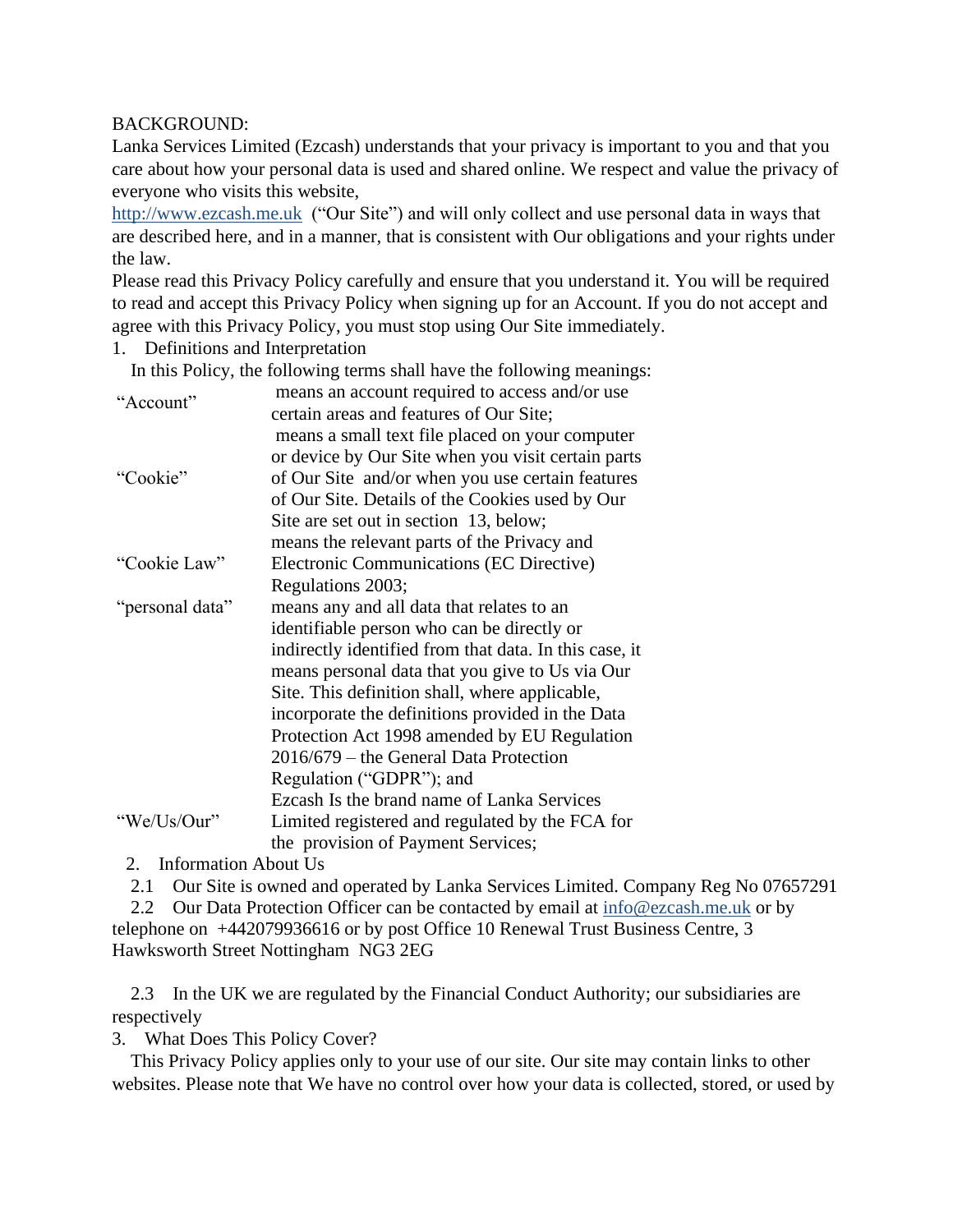other websites and We advise you to check the privacy policies of any such websites before providing any data to them.

4. Your Rights

 4.1 As a data subject, you have the following rights under the GDPR, which this Policy and Our use of personal data have been designed to uphold:

4.1.1 The right to be informed about Our collection and use of personal data;

4.1.2 The right of access to the personal data We hold about you (see section 12);

 4.1.3 The right to rectification if any personal data We hold about you is inaccurate or incomplete (please contact us using the details in section 14);

4.1.4 The right to be for tten  $-$  i.e. the right to ask Us to delete any personal data We hold about you (We only hold your personal data for a limited time, as explained in section 6 but if you would like us to delete it sooner, please contact us using the details in section 14);

4.1.5 The right to restrict (i.e. prevent) the processing of your personal data;

 4.1.6 The right to data portability (obtaining a copy of your personal data to re-use with another service or organisation);

4.1.7 The right to object to Us using your personal data for particular purposes; and

4.1.8 Rights with respect to automated decision making and profiling.

 4.2 If you have any cause for complaint about Our use of your personal data, please contact Us using the details provided in section 14 and We will do Our best to solve the problem for you. If We are unable to help, you also have the right to lodge a complaint with the UK's supervisory authority, the Information Commissioner's Office.

 4.3 For further information about your rights, please contact the Information Commissioner's Office or your local Citizens Advice Bureau.

5. What Data Do We Collect?

 Depending upon your use of Our Site, We may collect some or all of the following personal and non-personal data (please also see section 13 on Our use of Cookies and similar technologies and Our Cookie Policy

For detail, please refer to our Data Protection Policy and Privacy Notice.

6. How Do We Use Your Data?

 6.1 All personal data is processed and stored securely, for no longer than is necessary in light of the reason(s) for which it was first collected. We will comply with Our obligations and safeguard your rights under the Data Protection Act 1998 as amended by GDPR at all times. For more details on security see section 7, below.

 6.2 Our use of your personal data will always have a lawful basis, either because it is necessary for Our performance of a contract with you, because you have consented to Our use of your personal data (e.g. by subscribing to emails), or because it is in Our legitimate interests. Specifically, We may use your data for the following purposes:

6.2.1 Providing and managing your Account;

6.2.2 Providing and managing your access to Our Site;

6.2.3 Personalising and tailoring your experience on Our Site;

 6.2.4 Supplying Our services to you (please note that We require your personal data in order to enter into a contract with you);

6.2.5 Personalising and tailoring Our services for you;

6.2.6 Replying to emails from you;

6.2.7 Supplying you with emails that you have opted into (you may unsubscribe or opt-out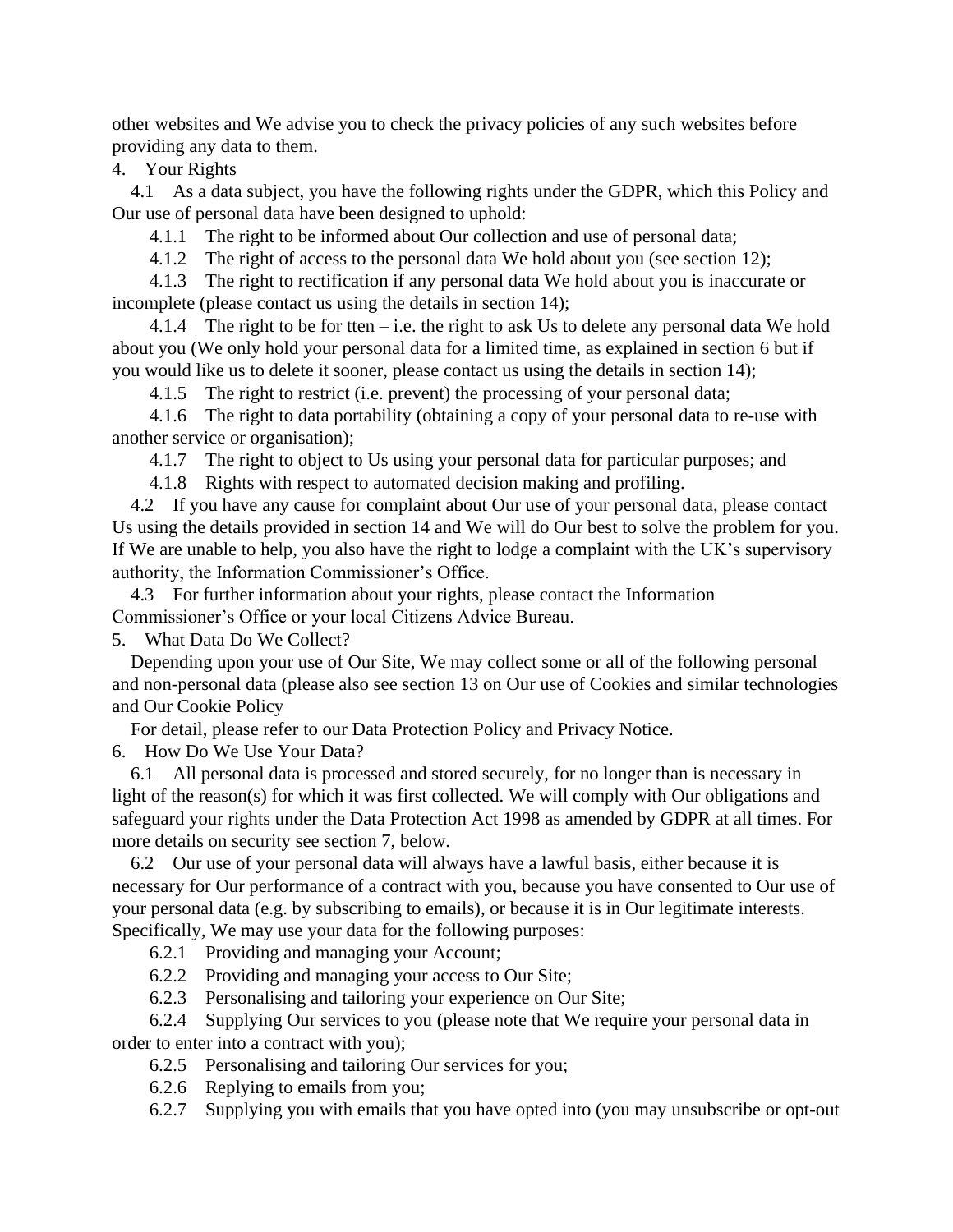at any time;

6.2.8 Market research;

 6.2.9 Analysing your use of Our Site and gathering feedback to enable Us to continually improve Our Site and your user experience;

 6.3 With your permission and/or where permitted by law, We may also use your data for marketing purposes which may include contacting you with information, news and offers on Our services. We will not, however, send you any unsolicited marketing or spam and will take all reasonable steps to ensure that We fully protect your rights and comply with Our obligations under the Data Protection Act 1998 as amended by GDPR and the Privacy and Electronic Communications (EC Directive) Regulations 2003.

 6.4 Third-parties whose content appears on Our Site may use third party Cookies, as detailed below in section 13. Please refer to section 13 for more information on controlling Cookies. Please note that We do not control the activities of such third parties, nor the data they collect and use and advise you to check the privacy policies of any such third parties.

 6.5 You have the right to withdraw your consent to Us using your personal data at any time, and to request that We delete it.

 6.6 We do not keep your personal data for any longer than is necessary in light of the reason(s) for which it was first collected. Data will therefore be retained for the following periods (or its retention will be determined on the following bases):

 6.6.1 5 years since the date we concluded our last transaction or ended our relationship with our clients;

6.6.2 6 months for employment applications

 6.6.3 In an on- ing basis for employment purposes, and for 4 years after individuals leave employment.

7. How and Where Do We Store Your Data?

 7.1 We only keep your personal data for as long as We need to in order to use it as described above in section 6, and/or for as long as We have your permission to keep it.

 7.2 Your data will be stored in the UK, unless you request we provide you with off shore services, in which case your information will be shared with our Custodians outside the EEA (Please refer to our Privacy Notice for links to our Custodians Privacy Policy and information on how the process personal data).

 You are deemed to accept and agree to this by using Our Site and submitting information to Us. If We do store data outside the EEA, We will take all reasonable steps to ensure that your data is treated as safely and securely as it would be within the UK and under the Data Protection Act 1998 and GDPR including:

7.2.1 Organising Data Processing control arrangements with our Custodians

 7.3 Data security is very important to Us, and to protect your data We have taken suitable measures to safeguard and secure data collected through Our Site.

7.4 Steps We take to secure and protect your data include:

7.4.1 Appointment of a Data Protection Officer

 7.4.2 Implementation of a Data Management Framework, including policies, procedures and internal control mechanisms to ensure your data is secure and processed according to your rights.

8. Do We Share Your Data?

8.1 In certain circumstances, We may be legally required to share certain data held by Us,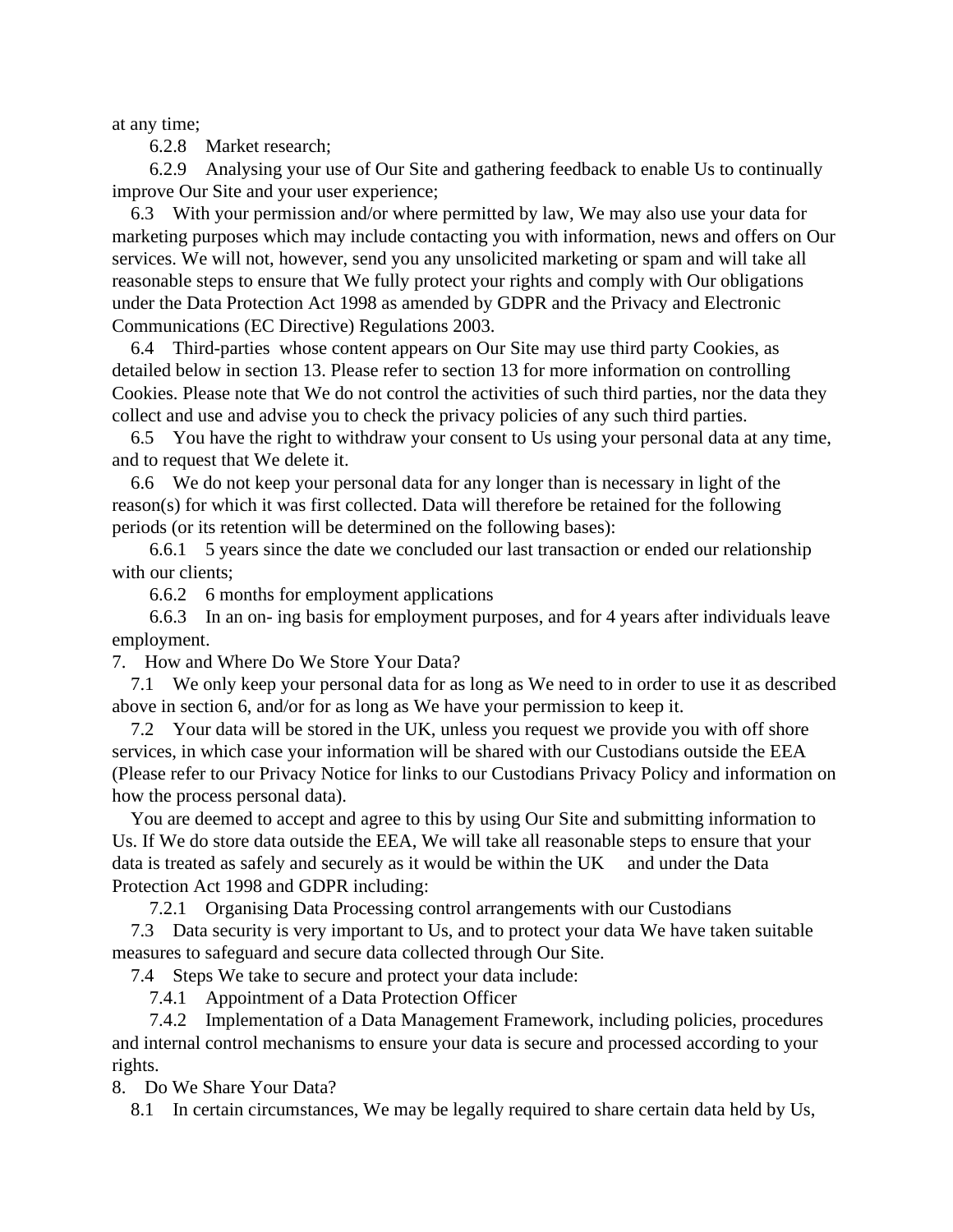which may include your personal data, for example, where We are involved in legal proceedings, where We are complying with legal obligations, a court order, or a vernmental authority.

 8.2 We may sometimes contract with third parties -such as Custodians to provide services to you on Our behalf. These may include payment processing, order processing and fulfillment of your instructions. In some cases, the third parties may require access to some or all of your data. Where any of your data is required for such a purpose, We will take all reasonable steps to ensure that your data will be handled safely, securely, and in accordance with your rights, Our obligations, and the obligations of the third party under the law.

 8.3 We may compile statistics about the use of Our Site including data on traffic, usage patterns, user numbers, sales, and other information. All such data will be anonymised and will not include any personally identifying data, or any anonymised data that can be combined with other data and used to identify you. We may from time to time share such data with third parties such as prospective investors, affiliates, partners, and advertisers. Data will only be shared and

used within the bounds of the law.

 8.4 The third party data processors used by Us and listed in our Privacy Notice are located in the UK; we also may sometimes use third party data processors that are located outside of the European Economic Area ("the EEA") (The EEA consists of all EU member states, plus Norway, Iceland, and Liechtenstein). Where We transfer any personal data outside the EEA, We will take all reasonable steps to ensure that your data is treated as safely and securely as it would be within the UK and under the Data Protection Act 1998 and GDPR

 8.5 In certain circumstances, We may be legally required to share certain data held by Us, which may include your personal data, for example, where We are involved in legal proceedings, where We are complying with legal requirements, a court order, or a vernmental authority. 9. What Happens If Our Business Changes Hands?

 9.1 We may, from time to time, expand or reduce Our business and this may involve the sale and/or the transfer of control of all or part of Our business. Any personal data that you have provided will, where it is relevant to any part of Our business that is being transferred, be transferred along with that part and the new owner or newly controlling party will, under the terms of this Privacy Policy, be permitted to use that data only for the same purposes for which it was originally collected by Us.

 9.2 In the event that any of your data is to be transferred in such a manner, you will be contacted in advance and informed of the changes. When contacted you will, however, be given the choice to have your data deleted or withheld from the new owner or controller. 10. How Can You Control Your Data?

 10.1 In addition to your rights under the GDPR, set out in section 4, when you submit personal data via Our Site, you may be given options to restrict Our use of your data. In particular, We aim to give you strong controls on Our use of your data for direct marketing purposes (including the ability to opt-out of receiving emails from Us which you may do by unsubscribing using the links provided in Our emails and at the point of providing your details and by managing your Account).

 10.2 You may also wish to sign up to one or more of the preference services operating in the UK: The Telephone Preference Service ("the TPS"), the Corporate Telephone Preference Service ("the CTPS"), and the Mailing Preference Service ("the MPS"). These may help to prevent you receiving unsolicited marketing. Please note, however, that these services will not prevent you from receiving marketing communications that you have consented to receiving.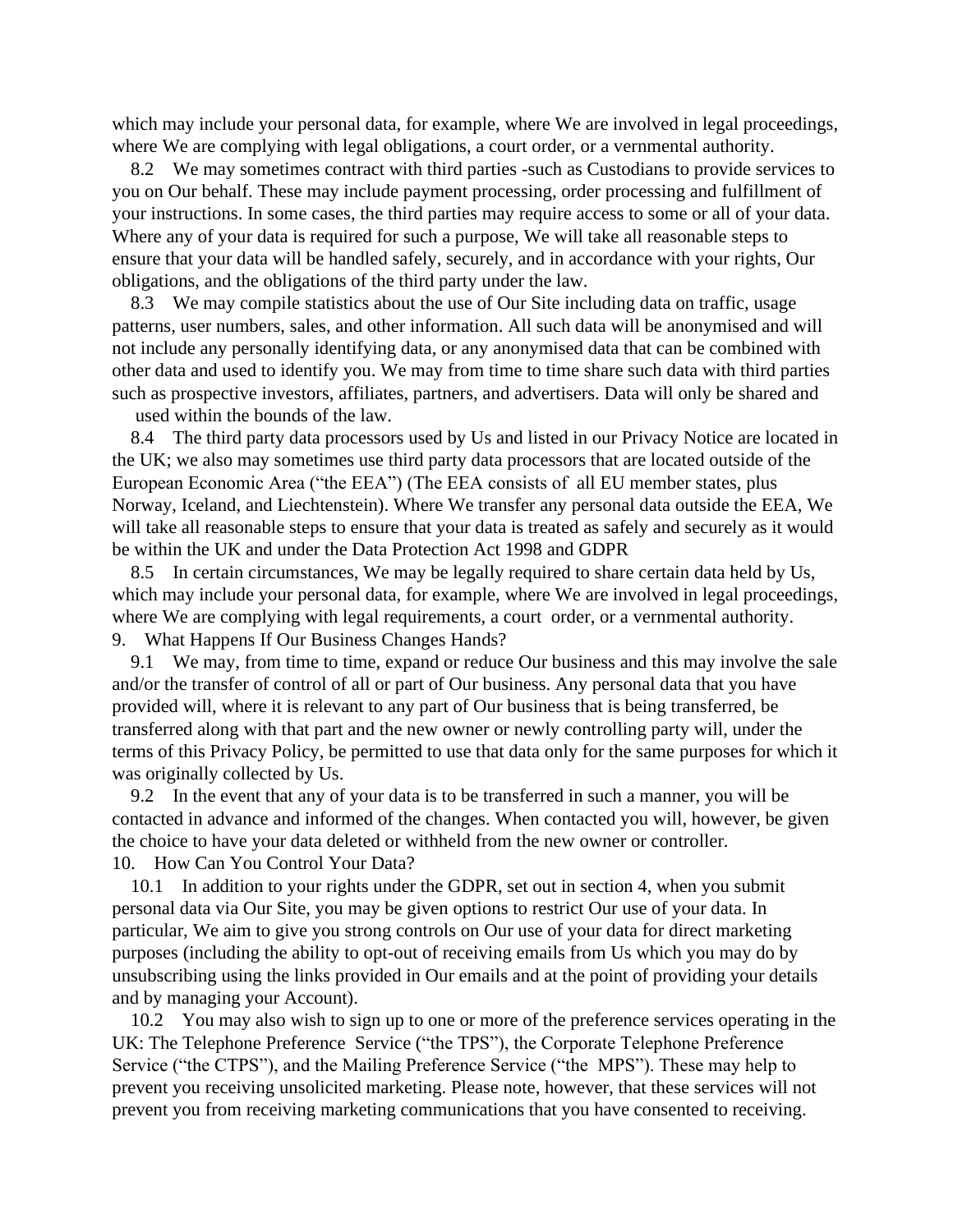11. Your Right to Withhold Information

 11.1 You may access certain areas of Our Site without providing any data at all. However, to use all features and functions available on Our Site you may be required to submit or allow for the collection of certain data.

11.2 You may restrict Our use of Cookies. For more information, see section 13.

12. How Can You Access Your Data?

 You have the right to ask for a copy of any of your personal data held by Us (where such data is held). Under the GDPR, no fee is payable and We will provide any and all information in response to your request free of charge. Please contact Us for more details at [info@ezcash,me,uk,](mailto:info@imelondon.co.uk) or using the contact details below in section 14. Alternatively, please refer to Our Data Protection Policy.

13. Our Use of Cookies

 13.1 Our Site may place and access certain first party Cookies on your computer or device. First party Cookies are those placed directly by Us and are used only by Us. We use Cookies to facilitate and improve your experience of Our Site and to provide and improve Our services. We have carefully chosen these Cookies and have taken steps to ensure that your privacy and personal data is protected and respected at all times.

 13.2 By using Our Site you may also receive certain third party Cookies on your computer or device. Third party Cookies are those placed by websites, services, and/or parties other than Us. Third party Cookies are used on Our Site for marketing and performance purposes. For more details, please refer to section 6, above, and to section 13.6 below. These Cookies are not integral to the functioning of Our Site and your use and experience of Our Site will not be impaired by refusing consent to them.

13.3 All Cookies used by and on Our Site are used in accordance with current Cookie Law.

 13.4 Before Cookies are placed on your computer or device, you will be shown a pop up requesting your consent to set those Cookies. By giving your consent to the placing of Cookies you are enabling Us to provide the best possible experience and service to you. You may, if you wish, deny consent to the placing of Cookies; however certain features of Our Site may not function fully or as intended.

Name of cookie Purpose Strictly Necessary User id save login preference yes User email save login id ves

13.5 The following first party Cookies may be placed on your computer or device:

 13.6 Our Site uses analytics services provided by ogle Analytics. Website analytics refers to a set of tools used to collect and analyse anonymous usage information, enabling Us to better understand how Our Site is used. This, in turn, enables Us to improve Our Site and the services offered through it. You do not have to allow Us to use these Cookies, however whilst Our use of them does not pose any risk to your privacy or your safe use of Our Site, it does enable Us to continually improve Our Site, making it a better and more useful experience for you.

 13.7 The analytics service(s) used by Our Site use(s) Cookies to gather the required information.

13.8 In addition to the controls that We provide, you can choose to enable or disable